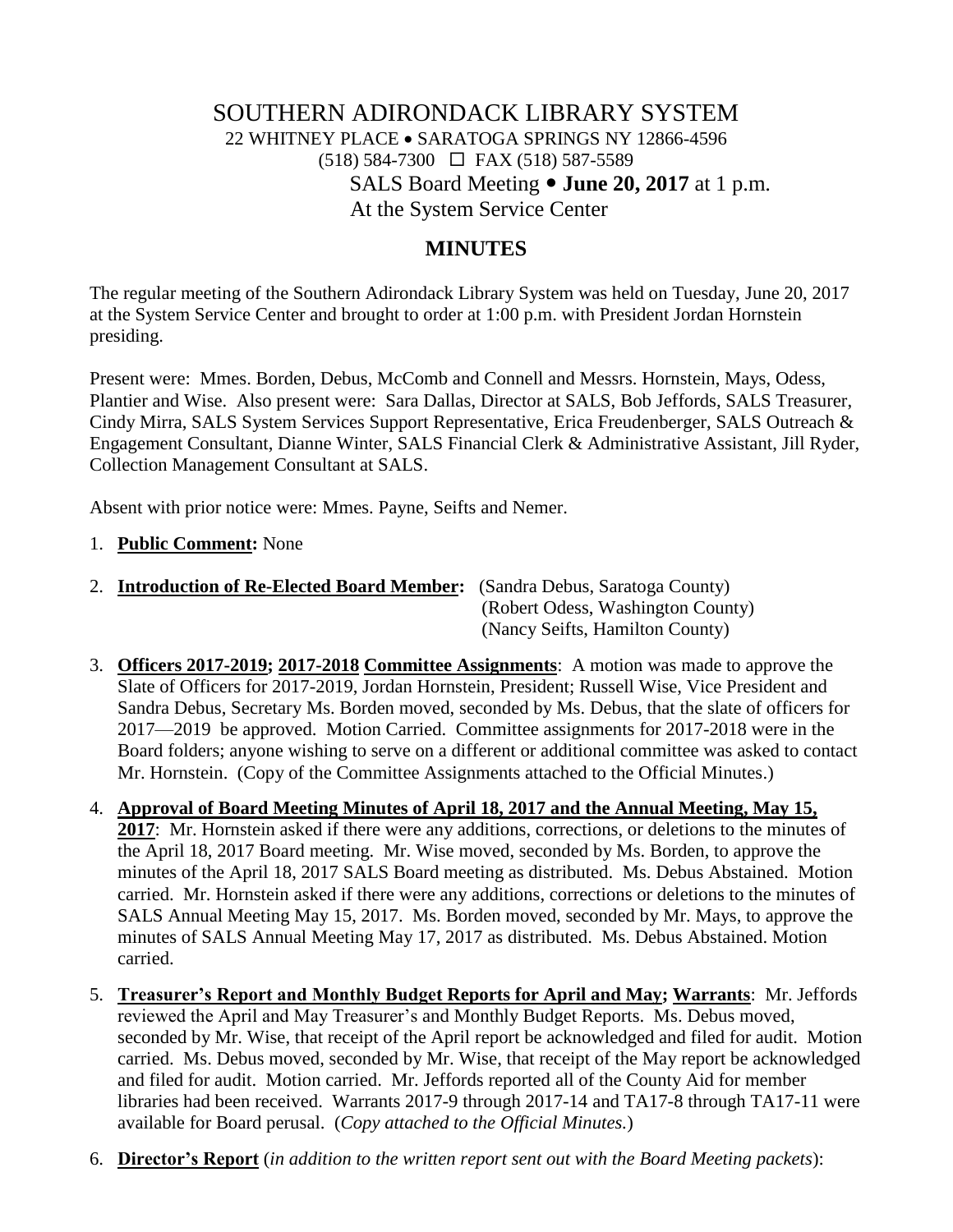Ms. Dallas reported on the job search; three people were interviewed. SALS will reopen the search.

The New York State Library construction aid portal is now open. Completed applications are due on September 1, 2017. The SALS Building Committee will review the applications and make funding recommendations to the full SALS Board at the September 19, 2017 SALS Board Meeting. SALS will have \$679,980 to distribute.

Ms. Dallas reported that all library budget votes and building referendums passed in the SALS service area.

Karen DeAngelo is leaving her Director position at the Burnt Hills –Town of Ballston Community Library to take a consulting job in Pennsylvania.

Ms. Dallas reported that SALS/MVLS will be rolling out the Joint Automation security policy. Libraries have requested "in house" training for staff. The Crandall Public Library and SALS will work together to bring a security expert in for a system-wide program.

Ms. Dallas gave an update on Sandi Payne's hiking adventure. Ms. Payne walked and hiked 400 miles through heat and desert with occasional breaks into high-elevation forests. Due to the excessive heat and a nasty stomach bug, she decided to stop hiking and will continue the trip using a rental car to explore California and Crater Lake Oregon.

Ms. Dallas reported that the PULISDO directors met to review the proposed revisions to minimum standards. She shared the proposed standards with the member library directors. The proposed standards have been sent to the Division of Library Development (NY State Education Department).

Ms. Dallas reported that the Hillview Library in Diamond Point, despite a visit and attendance at the SALS Annual Meeting, in addition to several e-mails, has not communicated with SALS regarding possible system membership.

Members of the Personnel Committee (10 am) and the Audit and Finance Committee (11 am) will meet on August 22, 2017. The Building Committee will meet on September 19, 2017 at noon.

The SALS 2016 Survey was summarized and an executive report was written. Ms. Dallas reported 100% of the respondents are satisfied with SALS/JA services and 97% find the services both valuable and relevant. This is due to the dedicated SALS and JA staff. The services SALS and JA provide are determined by the membership.

Ms. Dallas asked Erica Freudenberger to say a few words about the new programs at Hadley-Luzerne Public Library (Mobile Food Pantry) & Mechanicville District Public Library (Farmer's Market at the Library).

#### 7. **Committee Reports**:

- A. *Audit & Finance*: no report.
- B. *Building*: Mr*.* Mays reported the committee recommends that Hadley-Luzerne Library continue to move forward with the Construction Challenge Grant as it was written. Doors cannot be purchased with grant funds; all monies were designated to be part of a planning grant.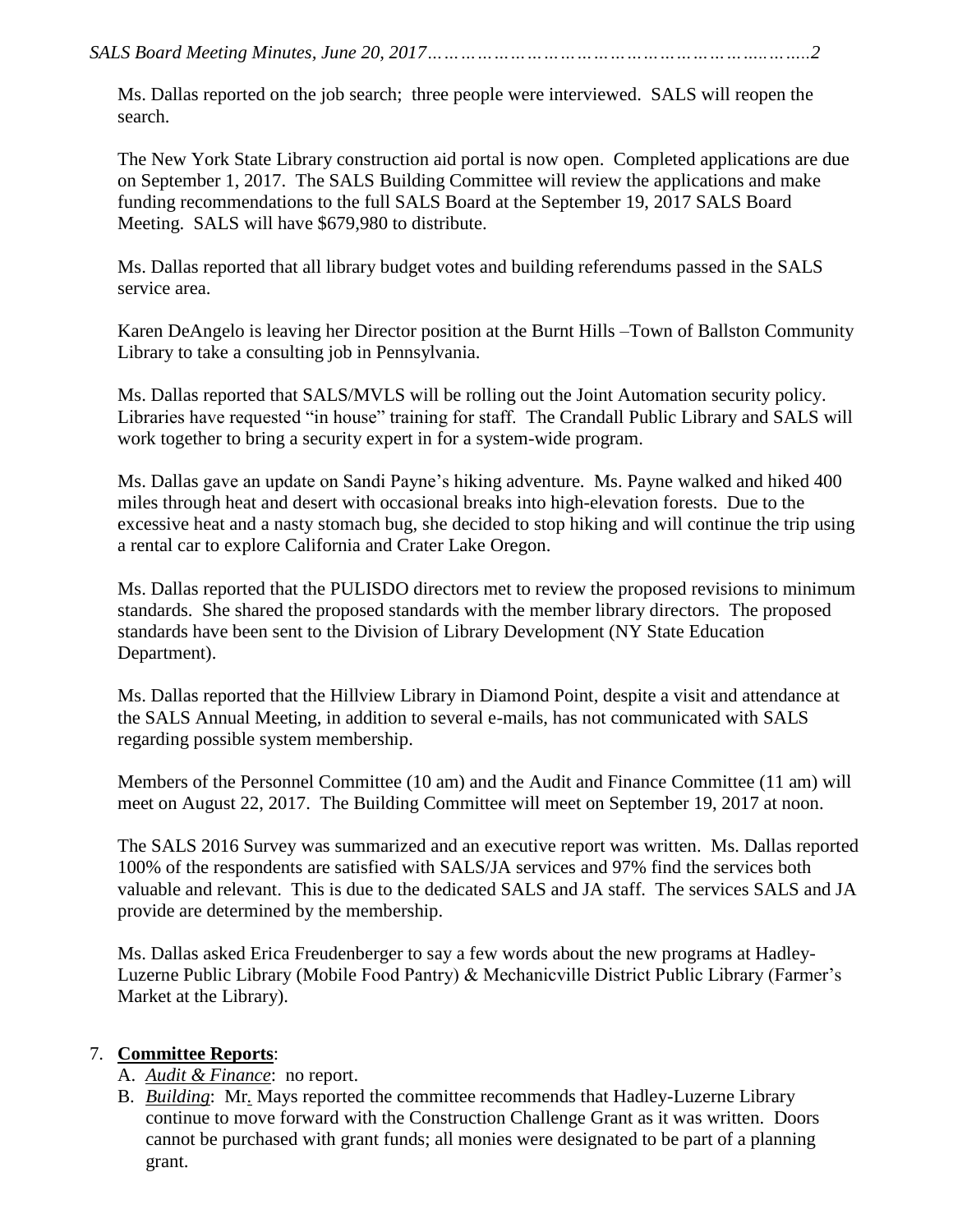- C. *Bylaws Committee*: No report.
- D. *Central Library Aid and Services*: No report
- E. *County Aid Coordinators*: No report
- F. *Library Services:* No report
- G. *Personnel*: Mr. Wise reported the Personnel Committee met and request that Jill Ryder be appointed Assistant Director. Mr. Wise moved, seconded by Ms. Debus. Motion carried.
- H. *Trustee Nominating*: No report

# 8. **Unfinished Business**: No report

#### 9. **New Business:**

- A. *Placement of bank accounts*:
	- i) Ms. Debus moved, seconded by Ms. Borden, to name Saratoga National Bank and Trust Company as depository of funds to be withdrawn with the signature of one of the following: President, Vice-President Secretary, or Treasurer. Motion carried.
	- ii) Ms. McComb moved, seconded by Ms. Connell, to name Adirondack Trust Company as depository of funds to be withdrawn with the signature of one of the following: President, Vice-President, Secretary or Treasurer. Motion carried.
	- iii) Mr. Odess moved, seconded by Ms. Debus, to designate Adirondack Trust as depository for AFLAC withholdings which are to be withdrawn by the Treasurer, President, Vice President, Secretary, or an authorized AFLAC representative. Motion carried.
	- iv) Ms. Borden moved, seconded by Ms. Debus, to authorize borrowing via credit cards by the President, Vice-President, or Treasurer within current limits. Motion carried.
- B. *Official Newspaper*: Ms. Dallas requested to continue with the Post Star Newspaper as the paper of record. Mr. Odess moved, seconded by Ms. Borden. Motion carried.
- C. *Variance for Mechanicville District Public Library & Hudson Falls Free Library:* (enclosure) Ms. Dallas discussed the variances. Mr. Wise moved, seconded by Ms. Connell to approve the Mechanicville Variance. Motion carried. Ms. Borden moved, seconded by Mr. Mays to approve the Hudson Falls Variance. Motion carried.
- D. *Approve Three Outreach Advisory Committee members (Biographies attached):* Mr. Odess moved, seconded by Ms. McComb to approve the three Outreach Advisory Committee members. Motion carried.
- E. *Approve SALS Staff & Joint Automation Staff to attend PULISDO Summer Conference:* Mr. Wise moved, seconded by Ms. Debus to allow Dianne Winter, Chris Mundell, and Diane Robinson to attend PULISDO in August. Motion carried.

# 10. **Director's Council Report**: no report

# 11. **Announcements**: no report

12. **Public Comment**: Ms. Connell reported that the Times Union had a wonderful article in their paper in May. There is an exhibit entitled "Parts but Little Known", which features Maps of the Adirondacks from 1556. It is located at the Kelly Adirondack Center in Niskayuna, N.Y.